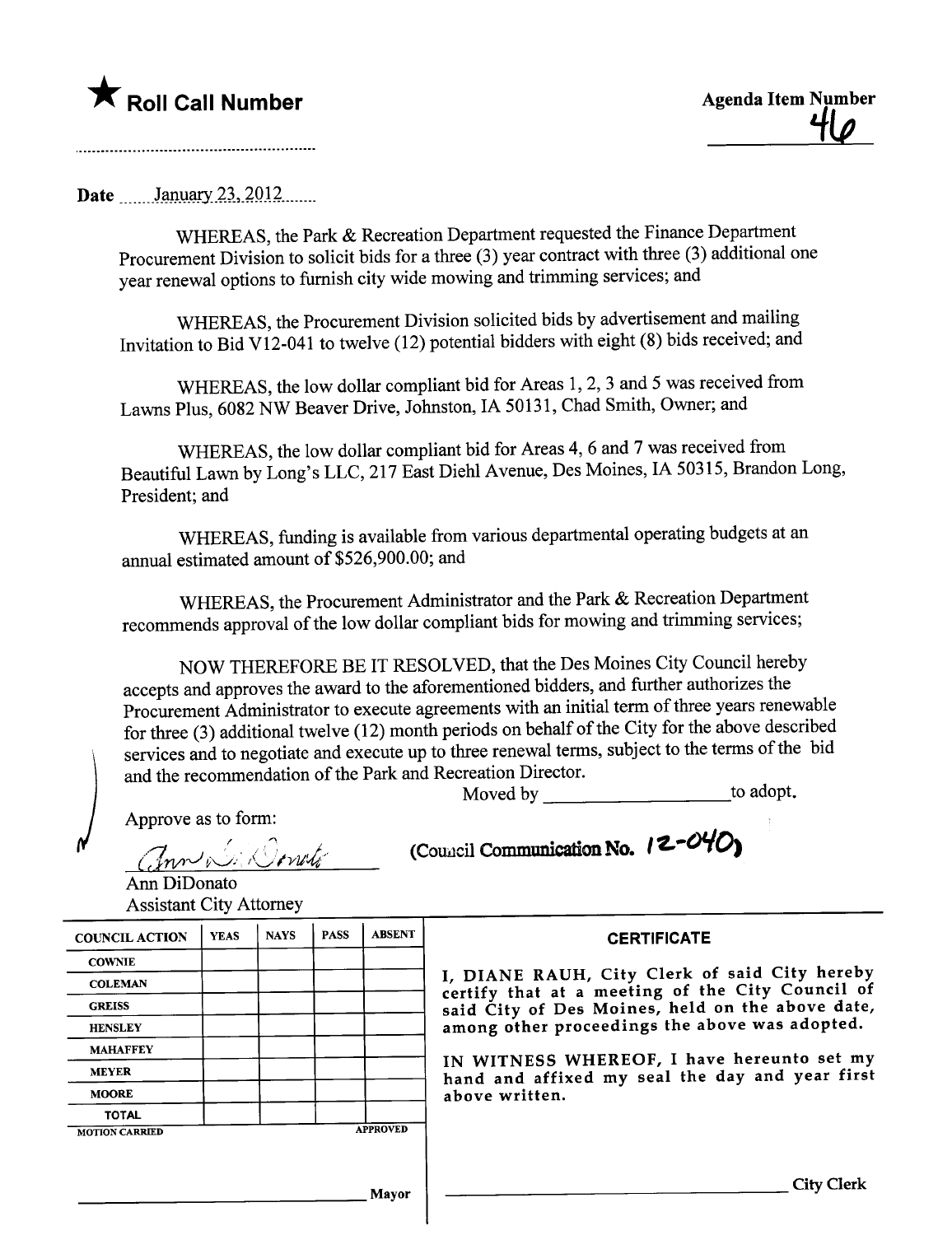## \* Roll Call Number Agenda Item Number

Date  $\frac{\text{January } 23, 2012 \dots}{\text{January } 23.2012 \dots}$ 

WHEREAS, the Park & Recreation Department requested the Finance Department Procurement Division to solicit bids for a three (3) year contract with three (3) additional one year renewal options to furnish city wide mowing and trimming services; and

WHEREAS, the Procurement Division solicited bids by advertisement and mailing Invitation to Bid V12-041 to twelve (12) potential bidders with eight (8) bids received; and

WHEREAS, the low dollar compliant bid for Areas 1, 2, 3 and 5 was received from Lawns Plus, 6082 NW Beaver Drive, Johnston, IA 50131, Chad Smith, Owner; and

WHEREAS, the low dollar compliant bid for Areas 4, 6 and 7 was received from Beautiful Lawn by Long's LLC, 217 East Diehl Avenue, Des Moines, IA 50315, Brandon Long, President; and

WHEREAS, fuding is available from various deparmental operating budgets at an anual estimated amount of \$526,900.00; and

WHEREAS, the Procurement Administrator and the Park & Recreation Department recommends approval of the low dollar compliant bids for mowing and trimming services;

NOW THEREFORE BE IT RESOLVED, that the Des Moines City Council hereby accepts and approves the award to the aforementioned bidders, and further authorizes the Procurement Administrator to execute agreements with an initial term of three years renewable for three (3) additional twelve (12) month periods on behalf of the City for the above described services and to negotiate and execute up to three renewal terms, subject to the terms of the bid and the recommendation of the Park and Recreation Director.<br>Moved by to adopt.

Approve as to form:

 $\mathcal{L}$  in  $\mathcal{L}$  is the  $\mathcal{L}$ 

(Council Communication No.  $12-\frac{\text{O}}{\text{C}}$ 

Ann DiDonato Assistant City Attorney

| <b>COUNCIL ACTION</b> | <b>YEAS</b> | <b>NAYS</b> | <b>PASS</b> | <b>ABSENT</b>   |
|-----------------------|-------------|-------------|-------------|-----------------|
| <b>COWNIE</b>         |             |             |             |                 |
| <b>COLEMAN</b>        |             |             |             |                 |
| <b>GREISS</b>         |             |             |             |                 |
| <b>HENSLEY</b>        |             |             |             |                 |
| <b>MAHAFFEY</b>       |             |             |             |                 |
| <b>MEYER</b>          |             |             |             |                 |
| <b>MOORE</b>          |             |             |             |                 |
| <b>TOTAL</b>          |             |             |             |                 |
| <b>MOTION CARRIED</b> |             |             |             | <b>APPROVED</b> |

**CERTIFICATE** 

I, DIANE RAUH, City Clerk of said City hereby certify that at a meeting of the City Council of said City of Des Moines, held on the above date, among other proceedings the above was adopted.

IN WITNESS WHEREOF, I have hereunto set my hand and affixed my seal the day and year first above written.